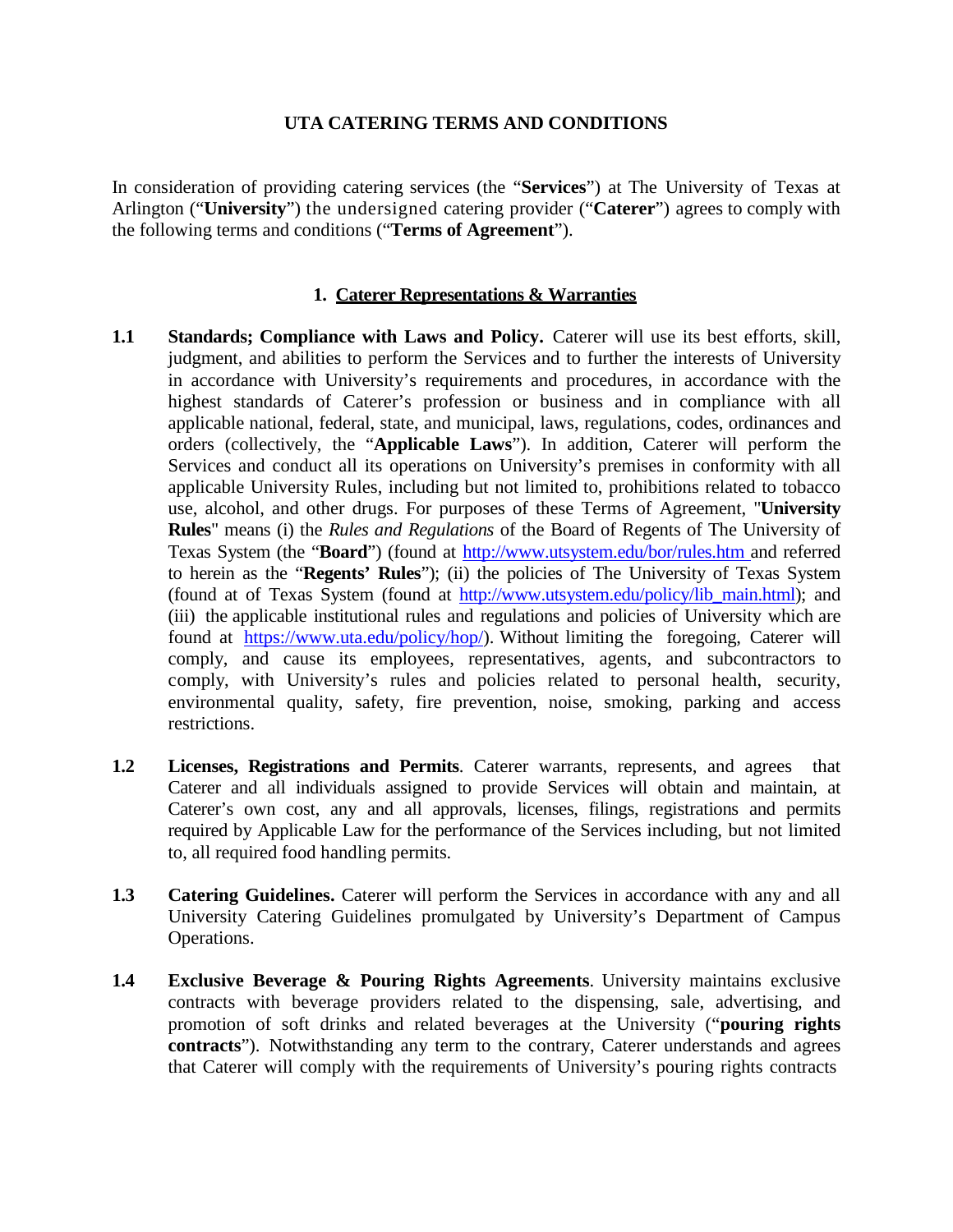(currently with Pepsi). In addition, Caterer understands and agrees that the brand of any bottled water to be sold at any location will be subject to the prior written approval of University's Executive Director of Procurement.

## **2. Safety & Sanitation**

- **2.1 Compliance with Law**. Caterer will demonstrate compliance with all Applicable Laws related to safety, health, sanitation, and use of food service areas and equipment.
- **2.2 Response to Emergencies**. Caterer will immediately respond to and take corrective action for, all emergencies associated with the services, including but not limited to chemical spills, or fuel/motor oil spill. Caterer will ensure that there is no danger to the public health, safety or welfare due the services provided herein.
- **2.3 Sanitation and Cleanliness**. Caterer will at all times maintain clean, orderly, and sanitary conditions (satisfactory to University in all respects) in all kitchens, food preparation areas, service areas, loading dock areas, cooking equipment, floors, chairs, tables, and any other locations associated with the Services. Caterer will leave University's premises in as clean a condition, or cleaner condition, than existed prior to the Caterer's entry on to University's premises. Caterer will not do or permit anything to be done on the University's premises beyond the scope of the Services unless approved in writing in advance by University.

Should University be required to utilize its personnel or another contractor to remove any food, utensils, dinnerware, trash, or otherwise perform any repairs or cleaning as a result of Caterer's non-performance of services (collectively, "**University Maintenance**"), then Caterer will be invoiced for University Maintenance costs, and Caterer will promptly pay such invoice.

# **3. Security**

Special security services, including but not limited to the provision of guards for inventory security or police officers for alcohol control, may be provided by University on request, subject to the condition that Caterer reimburse University for the cost of such services. Caterer understands and acknowledges that University's peace officers are state licensed police officers, and any necessary police security will be provided only by University's Police Department.

Caterer will cooperate with University's Police Department in all matters including the reporting of suspected security violations. Caterer will immediately report any evidence of security breaches or criminal activity to University's Police Department. N**OTWITHSTANDING THE PROVISIONS IN THE PRECEDING SENTENCE, UNIVERSITY WILL NOT BE LIABLE FOR, AND TO THE FULLEST EXTENT ALLOWED BY LAW, CATERER RELEASES UNIVERSITY, ITS AGENTS AND EMPLOYEES, FROM, ANY INJURY, DAMAGE OR LOSS SUFFERED BY CATERER, ITS AGENTS, EMPLOYEES, CONTRACTORS, OR INVITEES, ARISING OUT OF OR RELATED TO THE PROVISION OF SECURITY SERVICES EXCEPT WITH RESPECT TO THE GROSS**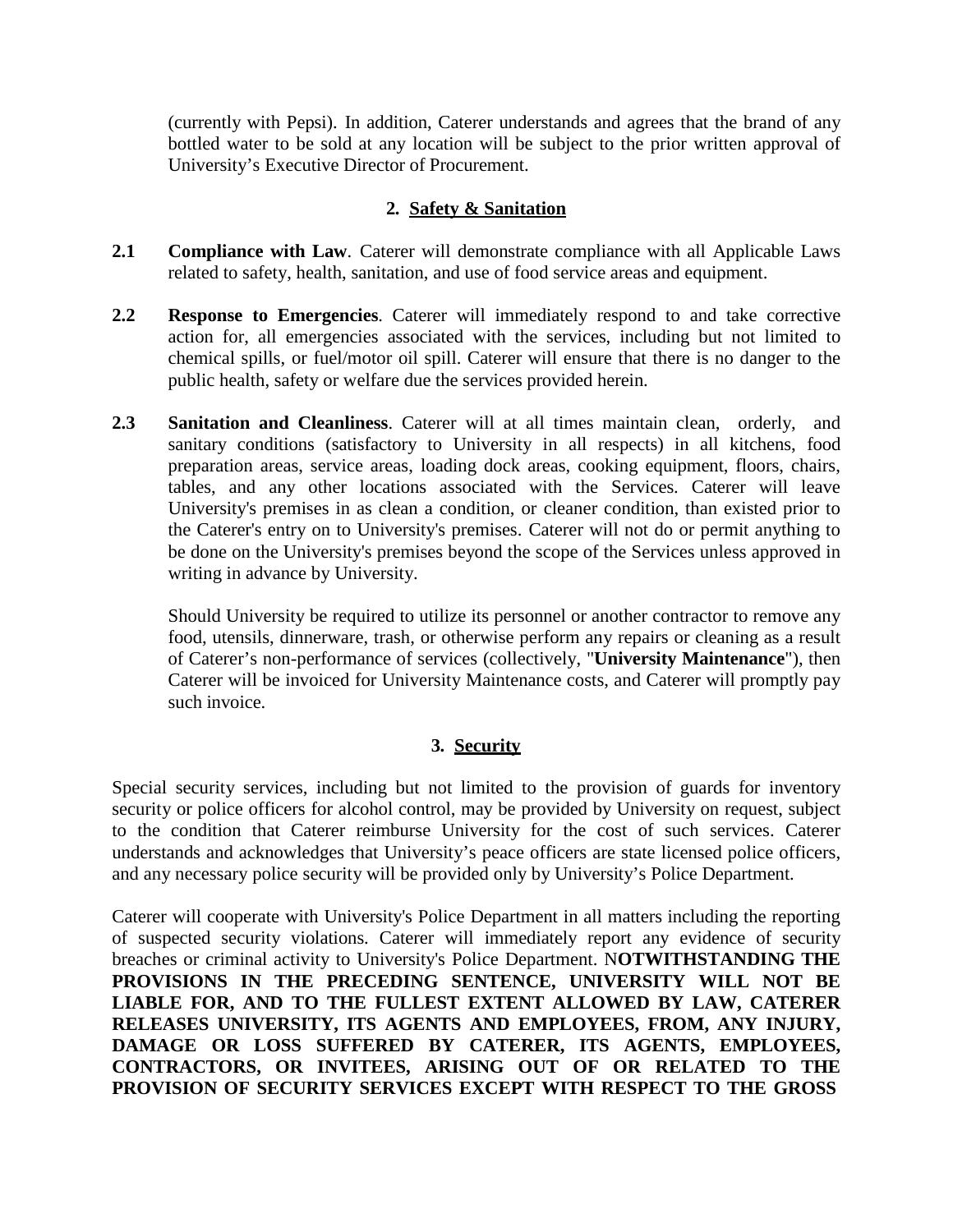## **NEGLIGENCE OR INTENTIONAL MISCONDUCT OF SUCH SECURITY PERSONNEL.**

### **4. Access to University Premises**

- **4.1 Limited Access**. Caterer, its employees, permitted subcontractors and agents, will have the right to use and access only those University facilities that may be reasonably necessary to perform its obligations hereunder and will have no right to use or access any other facilities of University. University will provide to Caterer reasonable access to the University's facilities, and will otherwise cooperate with Caterer, only as reasonably necessary for Caterer to perform its obligations under these Terms of Agreement.
- **4.2 Identification and Refusal of Entry**. Caterer acknowledges that University has the rights to (a) require identification from any person on the University's premises, (b) refuse entry to persons having no legitimate business on the University's premises, and (c) eject any undesirable person refusing to leave peaceably on request. Caterer will cooperate with all authorized University representatives in the exercise of University's rights described in the preceding sentence.
- **4.3 Conduct on Premises**. Caterer represents, warrants and agrees that it will conduct all of its activities on University's premises in a manner that (1) does not disturb or interfere with University's academic programs or administrative activities or any program or activity that is conducted by or is authorized by University or the U.T. System; (2) does not interfere with entry to or exit from a building, structure, or facility; (3) does not interfere with the flow of pedestrians or vehicular traffic on sidewalks or streets or at places of ingress and egress to and from University property, buildings, or facilities; (4) does not harass, or intimidate any person or persons; and (5) provides appropriate protection for the privacy of University's students, faculty, and staff, including without limitation, Caterer's adherence to all applicable laws and industry standards for preserving the confidentiality of personal financial information and personal identification numbers.
- **4.4 Caterer Vehicles**. All Caterer's vehicles and equipment associated with the Services will be kept clean and maintained in good working condition. All such vehicles and equipment will be in compliance with all Applicable Laws. All Caterer's vehicles will also be in compliance with University Parking Rules and Regulations (ref. [http://www.uta.edu/pats/parking/parking-regulations-2016-2017.php\)](http://www.uta.edu/pats/parking/parking-regulations-2016-2017.php).
- **4.5 University Center**. Caterer may be charged additional facility and use fees on Services provided within University's University Center Building ("**UC**"). Prior to providing Services within the UC, Caterer should coordinate with the UC Director to determine any applicable use fees.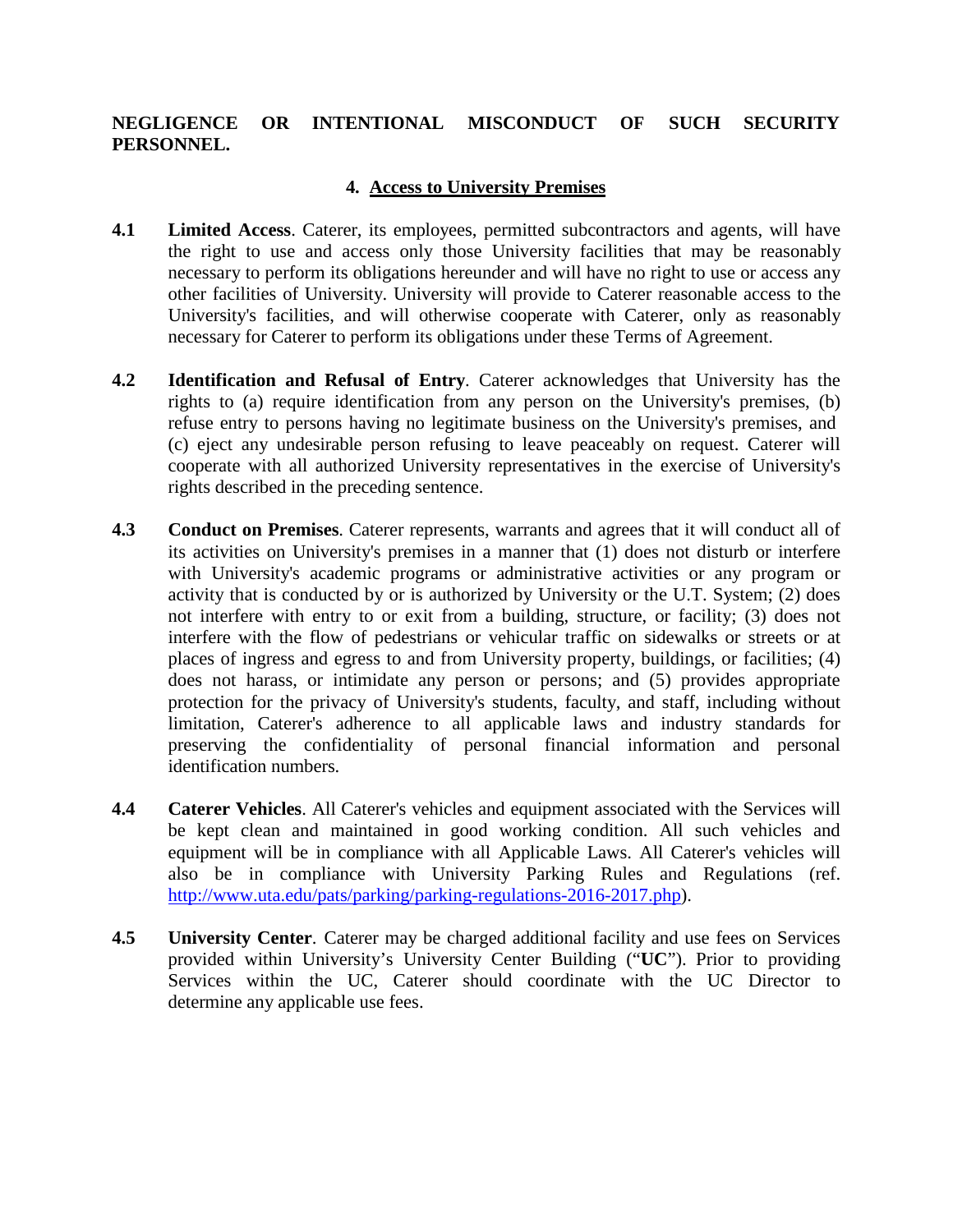### **5. Alcoholic Beverages**

- **5.1 Required Permits, Licenses, Registrations**. For Services including alcohol, Caterer warrants, represents, and agrees that Caterer and all individuals assigned to provide Services will obtain and maintain, at Caterer's own cost, any and all approvals, licenses, filings, registrations and permits required by Texas Alcoholic Beverage Commission ("**TABC**").
- **5.2 University Approvals and Procedures**. Caterer represents, warrants and agrees that alcoholic beverages will be (a) served and sold in completion of the Services only (i) when service of alcohol has been approved in writing by University prior to the specific catered event; (b) in compliance with all applicable laws, ordinances and regulations.
- **5.3 Certified Training**. Caterer will require that all employees serving alcoholic beverages in completion of the Services have prior TABC certified server training and provide proof of training at each function.

#### **6. Fiscal Arrangements and Reporting**

- **6.1 Fees**. Caterer will not charge University any service fees, gratuity fees, or any other fees unless such fees are expressly described on Caterer's published price menu.
- **6.2 Invoice Documentation and Payment**. Caterer will directly invoice the University department that requested the services. All invoices for Services will be payable to Caterer within thirty (30) days after receipt of invoice and acceptance of Service by University in accordance with the Texas Prompt Payment Act, currently codified in Section 2251, *Texas Government Code*. Each invoice will be accompanied by documentation listing Caterer's fees and standard menu price. Caterer will provide with its invoice such other documentation as reasonably requested by University, including Caterer's fee quote provided to University prior to the provision of Services. Payment for Services will not be unreasonably withheld or delayed. If University disapproves any amount submitted for payment by Caterer, University shall give Caterer specific reasons for disapproval in writing. Past due amounts shall be subject to an interest charge as specified by the Texas Prompt Payment Act. University (as an agency and institution of higher education organized under the laws of the State of Texas) is exempt from certain State sales taxes pursuant to Section 151.309 of the Texas Tax Code.

#### **7. Personnel**

**7.1 Provision of Personnel & Customer Service**. Caterer will provide a staff of properly trained and experienced personnel to ensure satisfactory performance of the Services. Caterer will assign to the project a designated representative who will be responsible for the administration and coordination of the Services.

All staff assigned by Caterer to perform the Services will maintain the highest standards of courtesy, service, and professionalism in the performance and completion of the Services. Caterer will train its employees in appropriate handling of any customer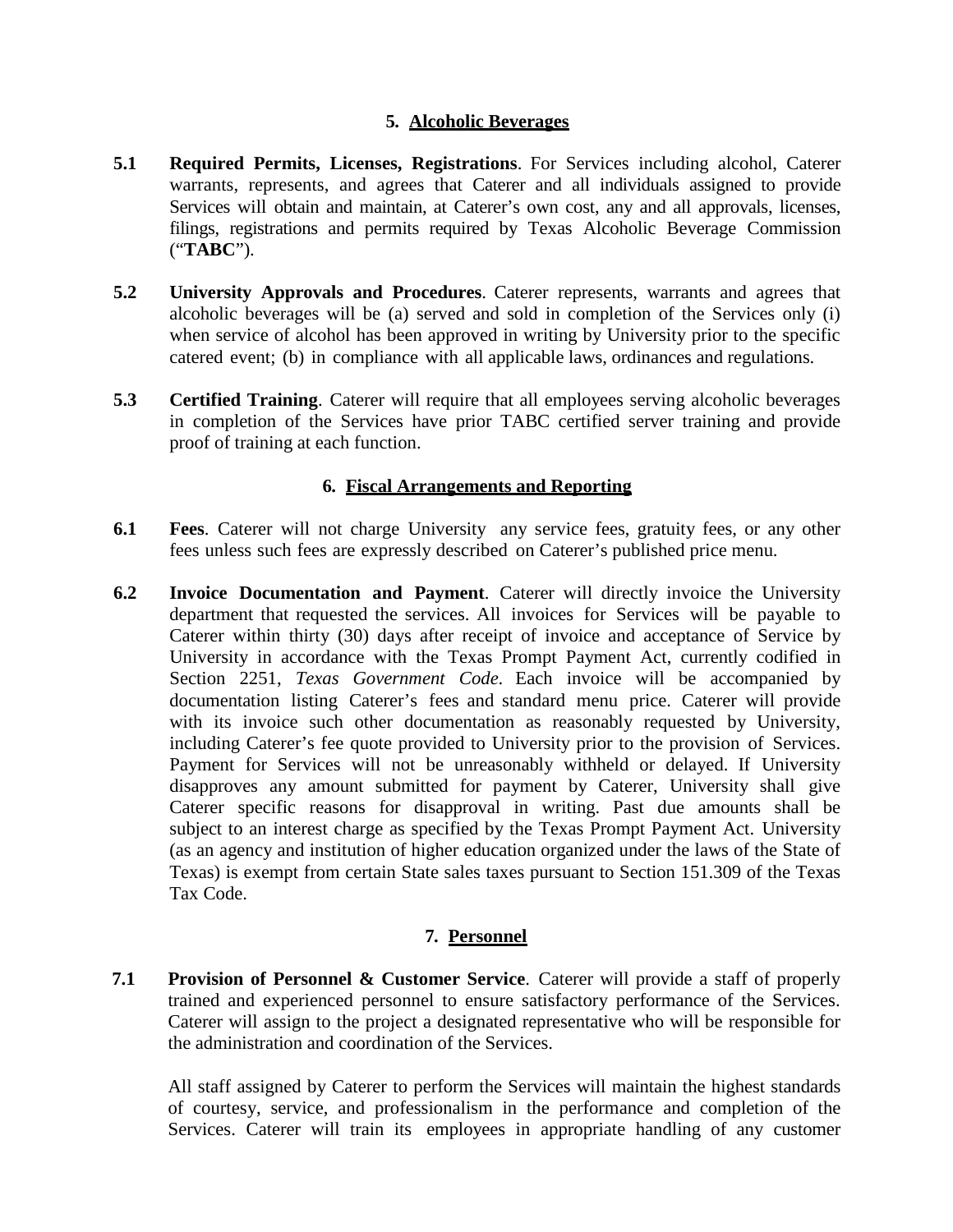requests and complaints. Caterer will (i) treat all customers with respect and fairness; (ii) work diligently to resolve all customer complaints or concerns to the customer's satisfaction. Any unresolved customer service complaint will be referred to the University's Director, University Center, or his or her designee ("**University Representative**"). Caterer and the University Representative will in good faith discuss possible resolutions for such a complaint.

- **7.2 Supervision**. Caterer will provide adequate, competent supervision of its employees in completion of the Services. Neither University nor any other representative of University will supervise Caterer's employees or agents performing the Services; provided, however, the University's designated representatives will be available to Caterer to answer questions and provide necessary information.
- **7.3 Employee Conduct.** Caterer will require all of its employees and personnel to adhere to Applicable Laws and all University Rules. Caterer will perform the Services without interfering in any way with the activities of University's faculty, students, staff, visitors or invitees.
- **7.4 Identification**. In completion of the Services, all of Caterer's personnel will wear identification satisfactory to University in all respects.
- **7.5 Responsibility for Individuals Performing Services; Criminal Background Checks**. Each individual who is assigned to perform Services will be an employee of Caterer or an employee of a permitted subcontractor engaged by Caterer. Caterer is responsible for the performance of all individuals performing any Services. Prior to commencing the Services, Caterer will have an appropriate criminal background screening performed on all such individuals. Caterer will determine on a case-by-case basis whether each individual assigned to perform the Services is qualified to provide such services. Caterer will not knowingly assign any individual to provide Services on University's premises who has a history of criminal conduct unacceptable for a university campus, including violent, drug, or sexual offenses. Prior to providing Services, Caterer will provide to the University Representative written certification of compliance with this Section.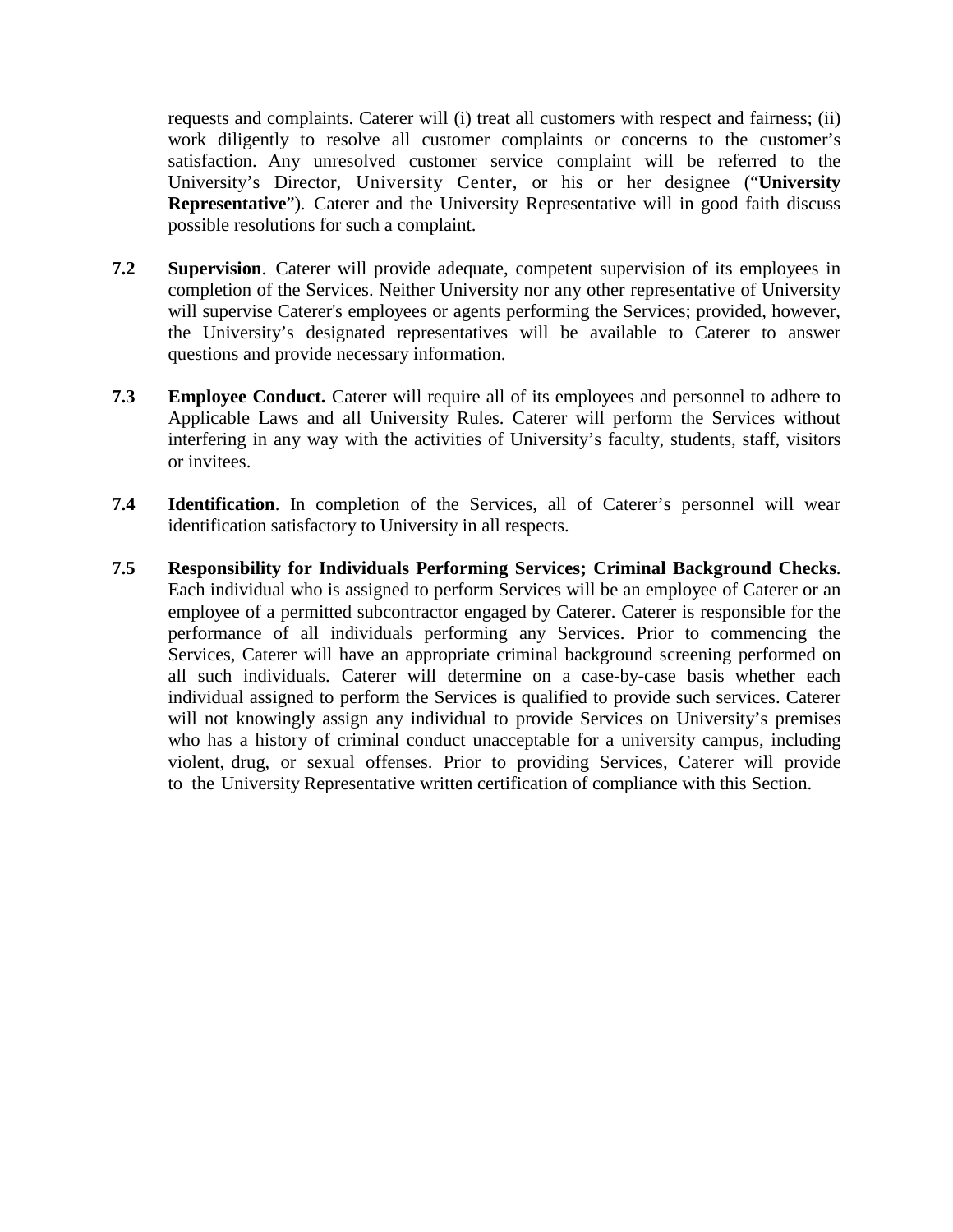#### **8. Indemnification**

CATERER WILL DEFEND, INDEMNIFY, AND HOLD HARMLESS UNIVERSITY AND ALL OF ITS OFFICERS, AGENTS AND EMPLOYEES FROM AND AGAINST ALL CLAIMS, ACTIONS, SUITS, DEMANDS, PROCEEDINGS COSTS, DAMAGES, AND LIABILITIES, ARISING OUT OF, CONNECTED WITH, OR RESULTING FROM ANY ACTS OR OMISSIONS OF CATERER OR ANY AGENT, EMPLOYEE, SUBCONTRACTOR OR SUPPLIER OF CATERER IN THE EXECUTION OR PERFORMANCE OF THE **SERVICES.** 

#### **9. Insurance**

- **9.1 Minimum Insurance**. Caterer, consistent with its status as an independent contractor, will carry at least the following insurance in such form and with such companies as University finds reasonably acceptable in all respects, and in the following minimum amounts:
	- (a) Workers' Compensation Insurance with statutory limits, and Employer's Liability Insurance with limit of not less than One Million Dollars (\$1,000,000) per accident or disease. Policies must include All States Endorsement and a waiver of all rights of subrogation and other rights against the University;
	- (b) Comprehensive General Liability insurance, including Blanket Contractual Liability, Broad Form Property Damage, Personal and Advertising Injury, Completed Operations/Products Liability, Medical Expenses, Interest of Employees as additional insureds and Broad Form General Liability Endorsements, for at least One Million Dollars (\$1,000,000) per occurrence on an occurrence basis;
	- (c) Liquor Liability with minimum limits of \$2,000,000 per each single occurrence.
	- (d) Comprehensive Automobile Liability Insurance covering all owned, non-owned or hired automobiles to be used by Caterer, with coverage for at least One Million Dollars (\$1,000,000) Combined Single Limit Bodily Injury and Property Damage.
	- (e) Employee Crime Insurance to protect the assets, property, and contract earnings due University under these Terms of Agreement, of not less than One Million Dollars (\$1,000,000) per claim.

All such insurance policies, with the exception of Workers' Compensation and Employer's Liability, will be endorsed to designate University and the Board of Regents of The University of Texas System and their respective regents, officers, employees and agents as an Additional Insureds with respect to liability arising out of performance of Caterer's duties and obligations under these Terms of Agreement. Contractor will provide thirty (30) days' written notice to University prior to termination of any policy required under this section.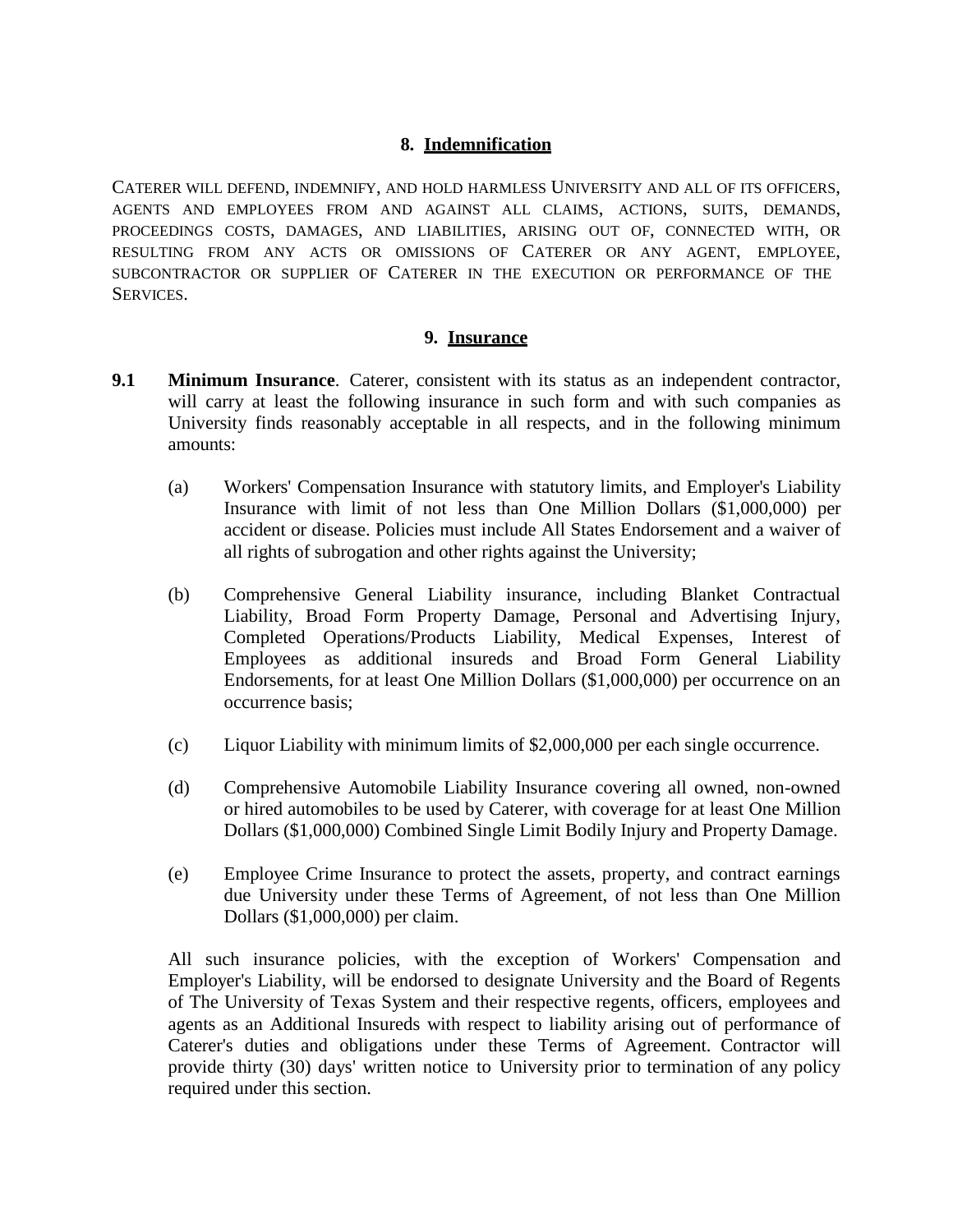These insurance coverage's and limits are to be considered minimum requirements under these Terms of Agreement and will in no way limit the liability or obligations of Caterer under these Terms of Agreement.

- **9.2 Evidence**. Caterer will deliver to University:
	- (a) Certificates evidencing the existence of all such insurance promptly after the execution and delivery hereof and prior to the continued or additional performance of any Services; and
	- (b) Replacement certificates not less than thirty (30) days prior to the expiration of any such insurance. If, however, Caterer fails to pay any of the renewal premiums for the expiring policies, University will remove Caterer from its preferred Caterer list.

Such Certificates will name University as an Additional Insured, with the exception of Workers' Compensation and Employer's Liability.

- **9.3 Period**. The insurance policies required in Terms of Agreement will be kept in force for the periods specified below:
	- (a) Commercial General Liability Insurance and Business Auto Liability, will be kept in force until receipt of final payment by the Caterer;
	- (b) Workers' compensation Insurance will be kept in force until the Caterer's obligations have been fully performed and accepted by University in writing.

Caterer will provide University a full and complete copy of any insurance policy promptly upon request by University, and without charge to University.

## **10. Limitation of Liability**

Except for University's obligation (if any) under these Terms of Agreement to pay Caterer certain fees, University will have no liability to Caterer or to anyone claiming through or under Caterer by reason of the execution or performance of the Services or these Terms of Agreement. Notwithstanding any duty or obligation of University to Caterer or to anyone claiming through or under Caterer, no present or future affiliated enterprise, subcontractor, agent, officer, director, employee, representative, attorney or regent of University, or The University of Texas System, or anyone claiming under University has or will have any personal liability to Caterer or to anyone claiming through or under Caterer by reason of the execution or performance of the Services or these Terms of Agreement.

## **11. Additional Statutory & Regulatory Provisions**

**11.1 Governing Law; Venue.** These Terms of Agreement and all of the rights and obligations of the parties hereto and all of the terms and conditions hereof will be construed, interpreted and applied in accordance with and governed by and enforced under the laws of the State of Texas. Tarrant County, Texas, will be the proper place of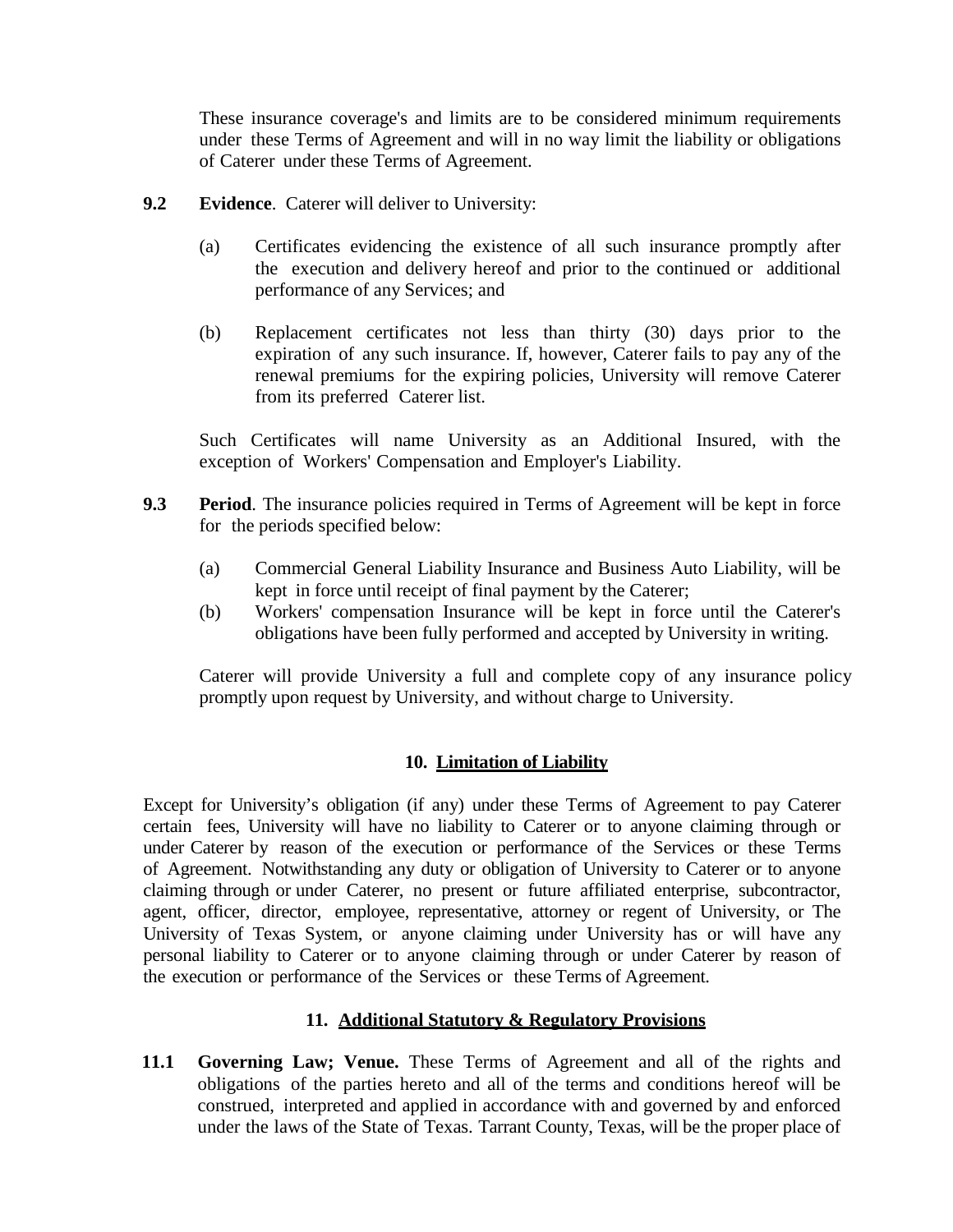venue for suit on or in respect of these Terms of Agreement.

- **11.2 Breach of Contract Claims.** To the extent that Chapter 2260, *Texas Government Code*, is applicable to these Terms of Agreement and is not preempted by other applicable law, the dispute resolution process provided for in Chapter 2260 and the related rules adopted by the Texas Attorney General pursuant to Chapter 2260, will be used by School and Caterer to attempt to resolve any claim for breach of contract made by Caterer that cannot be resolved in the ordinary course of business. The chief business officer of School will examine Caterer claim and any counterclaim and negotiate with Caterer in an effort to resolve such claims. The parties specifically agree that (i) neither the execution of these Terms of Agreement by School nor any other conduct, action or inaction of any representative of School relating to these Terms of Agreement constitutes or is intended to constitute a waiver of School's or the state's sovereign immunity to suit; and (ii) School has not waived its right to seek redress in the courts.
- **11.3 TFER**. Caterer will at all times comply with the requirements of the Texas Food Establishment Rules ("**TFER**"), currently codified in 25 *Texas Administrative Code* 229.161-171, and 229.173-175.
- **11.4 Tax Certification**. If Caterer is a taxable entity as defined by Chapter 171, *Texas Tax Code*, then Caterer certifies that it is not currently delinquent in the payment of any taxes due under such Chapter, or that Caterer is exempt from the payment of those taxes, or that Caterer is an out-of-state taxable entity that is not subject to those taxes, whichever is applicable.
- **11.5 Payment of Debt or Delinquency to the State**. Pursuant to Sections 2107.008 and 2252.903, *Texas Government Code*, Caterer agrees that any payments owing to Caterer under these Terms of Agreement may be applied directly toward any debt or delinquency that Caterer owes the State of Texas or any agency of the State of Texas regardless of when it arises, until such debt or delinquency is paid in full.
- **11.6 Texas Family Code Child Support Certification**. Pursuant to Section 231.006, *Texas Family Code*, Caterer certifies that it is not ineligible to receive the award of or payments under these Terms of Agreement and acknowledges that the Services may be terminated and payment may be withheld if this certification is inaccurate.
- **11.7 Products and Materials Produced in Texas.** Subject to existing contracts that Caterer entered into prior to University's acceptance of Caterer as a preferred University catering provider, Caterer covenants and agrees that as required by Section 2155.4441, *Texas Government Code*, in performing the Services and its other duties and obligations under these Terms of Agreement, the Caterer will purchase products and materials produced in Texas when the products and materials are available at a price and delivery time comparable to products and materials produced outside of Texas.
- **11.8 State Auditor's Office.** Caterer understands that acceptance of funds under these Terms of Agreement constitutes acceptance of the authority of the Texas State